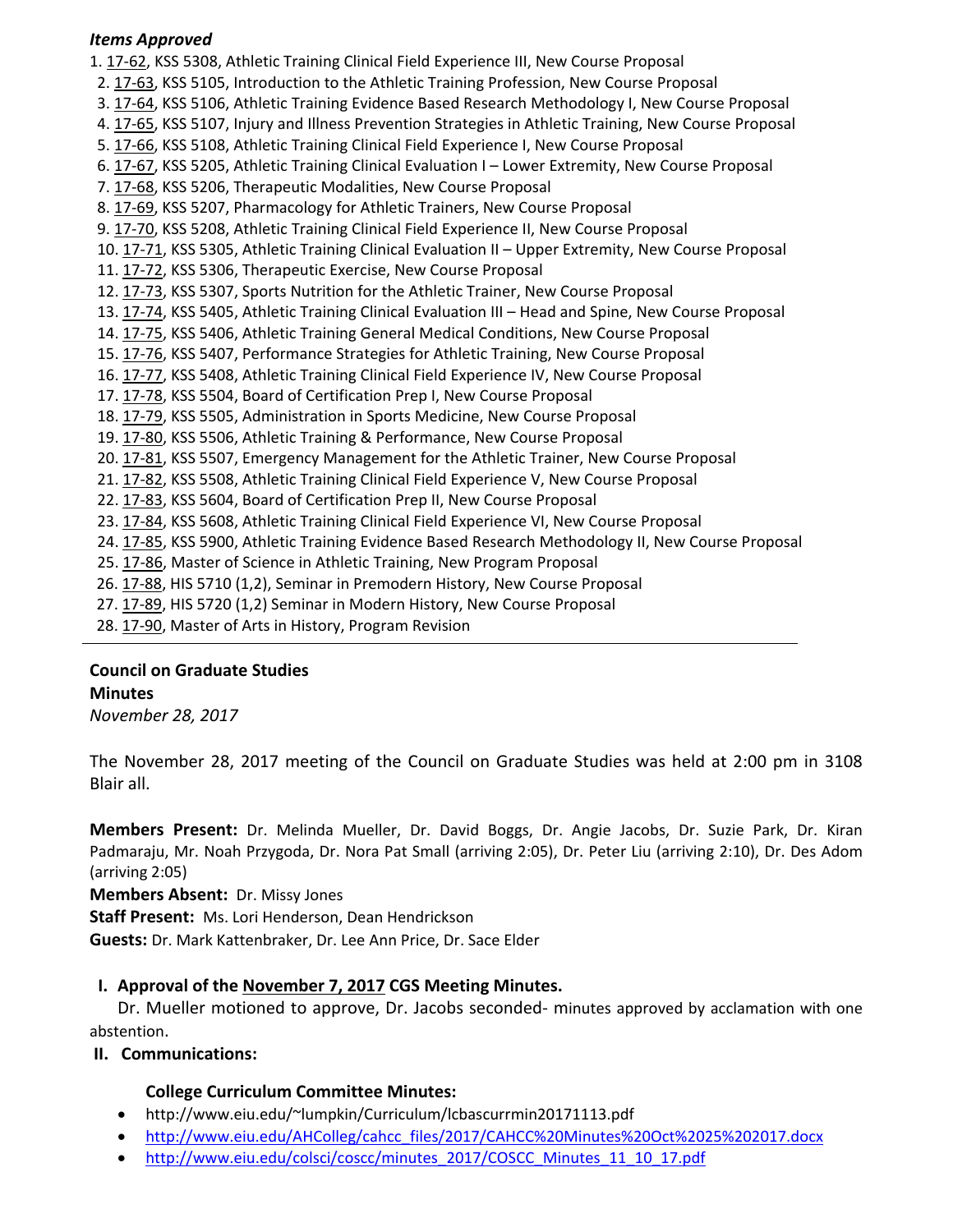• [http://www.eiu.edu/cepscurriculum/ay20172018/supportdocs/nov/curr\\_minutes11132017](http://www.eiu.edu/cepscurriculum/ay20172018/supportdocs/nov/curr_minutes11132017.pdf)

# **III. Approved Executive Actions**

- 1. EA-[LCBAS](http://castle.eiu.edu/eiucgs/exec-actions/EA-LCBAS-17-52.pdf)-17-52, Memo from Dean Izadi requesting to add TEC 5313 as an alternate prerequisite for MIS 4850 and MIS 4860
- 2. EA-[LCBAS](http://castle.eiu.edu/eiucgs/exec-actions/EA-LCBAS-17-53.pdf)-17-53, Memo from Dean Izadi requesting to delete FCS 5300 Executive actions approved by acclamation.

## **III. Items Added to the Agenda:**

1. 17-[91,](http://castle.eiu.edu/eiucgs/currentagendaitems/agenda17-91.pdf) New Policy Creating Accelerated Degrees

# **IV. Items Acted Upon**

1. [17](http://castle.eiu.edu/eiucgs/currentagendaitems/agenda17-88.pdf)-88, HIS 5710 (1,2), Seminar in Premodern History, New Course Proposal

- 2. 17‐[89,](http://castle.eiu.edu/eiucgs/currentagendaitems/agenda17-89.pdf) HIS 5720 (1,2) Seminar in Modern History, New Course Proposal
- 3. [17](http://castle.eiu.edu/eiucgs/currentagendaitems/agenda17-90.pdf)‐90, Master of Arts in History, Program Revision

Dr. Sace Elder presented. Council noted that CAH approval date is not noted on course proposal documents, request that the date be added. Council agreed to vote on all three items simultaneously. Dr. Adom motioned to approve, Dr. Padmaraju seconded. Items approved unanimously.

4. 17‐[62,](http://castle.eiu.edu/eiucgs/currentagendaitems/agenda17-62.pdf) KSS 5308, Athletic Training Clinical Field Experience III, New Course Proposal

5. [17](http://castle.eiu.edu/eiucgs/currentagendaitems/agenda17-63.pdf)‐63, KSS 5105, Introduction to the Athletic Training Profession, New Course Proposal

6. [17](http://castle.eiu.edu/eiucgs/currentagendaitems/agenda17-64.pdf)‐64, KSS 5106, Athletic Training Evidence Based Research Methodology I, New Course Proposal

7. [17](http://castle.eiu.edu/eiucgs/currentagendaitems/agenda17-65.pdf)‐65, KSS 5107, Injury and Illness Prevention Strategies in Athletic Training, New Course Proposal

8. 17‐[66,](http://castle.eiu.edu/eiucgs/currentagendaitems/agenda17-66.pdf) KSS 5108, Athletic Training Clinical Field Experience I, New Course Proposal

9. [17](http://castle.eiu.edu/eiucgs/currentagendaitems/agenda17-67.pdf)‐67, KSS 5205, Athletic Training Clinical Evaluation I – Lower Extremity, New Course Proposal

10. [17](http://castle.eiu.edu/eiucgs/currentagendaitems/agenda17-68.pdf)‐68, KSS 5206, Therapeutic Modalities, New Course Proposal

11. [17](http://castle.eiu.edu/eiucgs/currentagendaitems/agenda17-69.pdf)-69, KSS 5207, Pharmacology for Athletic Trainers, New Course Proposal

12. 17‐[70,](http://castle.eiu.edu/eiucgs/currentagendaitems/agenda17-70.pdf) KSS 5208, Athletic Training Clinical Field Experience II, New Course Proposal

13. 17‐[71,](http://castle.eiu.edu/eiucgs/currentagendaitems/agenda17-71.pdf) KSS 5305, Athletic Training Clinical Evaluation II – Upper Extremity, New Course Proposal

14. 17‐[72,](http://castle.eiu.edu/eiucgs/currentagendaitems/agenda17-72.pdf) KSS 5306, Therapeutic Exercise, New Course Proposal

15. 17‐[73,](http://castle.eiu.edu/eiucgs/currentagendaitems/agenda17-73.pdf) KSS 5307, Sports Nutrition for the Athletic Trainer, New Course Proposal

16. 17‐[74,](http://castle.eiu.edu/eiucgs/currentagendaitems/agenda17-74.pdf) KSS 5405, Athletic Training Clinical Evaluation III – Head and Spine, New Course Proposal

17. 17‐[75,](http://castle.eiu.edu/eiucgs/currentagendaitems/agenda17-75.pdf) KSS 5406, Athletic Training General Medical Conditions, New Course Proposal

18. 17‐[76,](http://castle.eiu.edu/eiucgs/currentagendaitems/agenda17-76.pdf) KSS 5407, Performance Strategies for Athletic Training, New Course Proposal

19. 17‐[77,](http://castle.eiu.edu/eiucgs/currentagendaitems/agenda17-77.pdf) KSS 5408, Athletic Training Clinical Field Experience IV, New Course Proposal

20. 17‐[78,](http://castle.eiu.edu/eiucgs/currentagendaitems/agenda17-78.pdf) KSS 5504, Board of Certification Prep I, New Course Proposal

- 21. 17‐[79,](http://castle.eiu.edu/eiucgs/currentagendaitems/agenda17-79.pdf) KSS 5505, Administration in Sports Medicine, New Course Proposal
- 22. [17](http://castle.eiu.edu/eiucgs/currentagendaitems/agenda17-80.pdf)‐80, KSS 5506, Athletic Training & Performance, New Course Proposal
- 23. 17‐[81,](http://castle.eiu.edu/eiucgs/currentagendaitems/agenda17-81.pdf) KSS 5507, Emergency Management for the Athletic Trainer, New Course Proposal
- 24. 17‐[82,](http://castle.eiu.edu/eiucgs/currentagendaitems/agenda17-82.pdf) KSS 5508, Athletic Training Clinical Field Experience V, New Course Proposal
- 25. 17‐[83,](http://castle.eiu.edu/eiucgs/currentagendaitems/agenda17-83.pdf) KSS 5604, Board of Certification Prep II, New Course Proposal
- 26. 17‐[84,](http://castle.eiu.edu/eiucgs/currentagendaitems/agenda17-84.pdf) KSS 5608, Athletic Training Clinical Field Experience VI, New Course Proposal

27. 17‐[85,](http://castle.eiu.edu/eiucgs/currentagendaitems/agenda17-85.pdf) KSS 5900, Athletic Training Evidence Based Research Methodology II, New Course Proposal

 Drs. Lee Ann Price and Mark Kattenbraker presented the courses. Council agreed to vote on all courses as one group. Dr. Padmaraju motioned to approve, Dr. Small seconded, Council approved all courses

unanimously.

28. 17‐[86,](http://castle.eiu.edu/eiucgs/currentagendaitems/agenda17-86.pdf) Master of Science in Athletic Training, New Program Proposal

 Drs. Lee Ann Price and Mark Kattenbraker presented the new program. Dean Hendrickson noted that language about academic warning and dismissal is not necessary since Graduate School policy on these issues exists, and requested the language be removed, dept. reps agreed. Dr. Small motioned to approve, Dr. Jacobs seconded, Council approved the program unanimously.